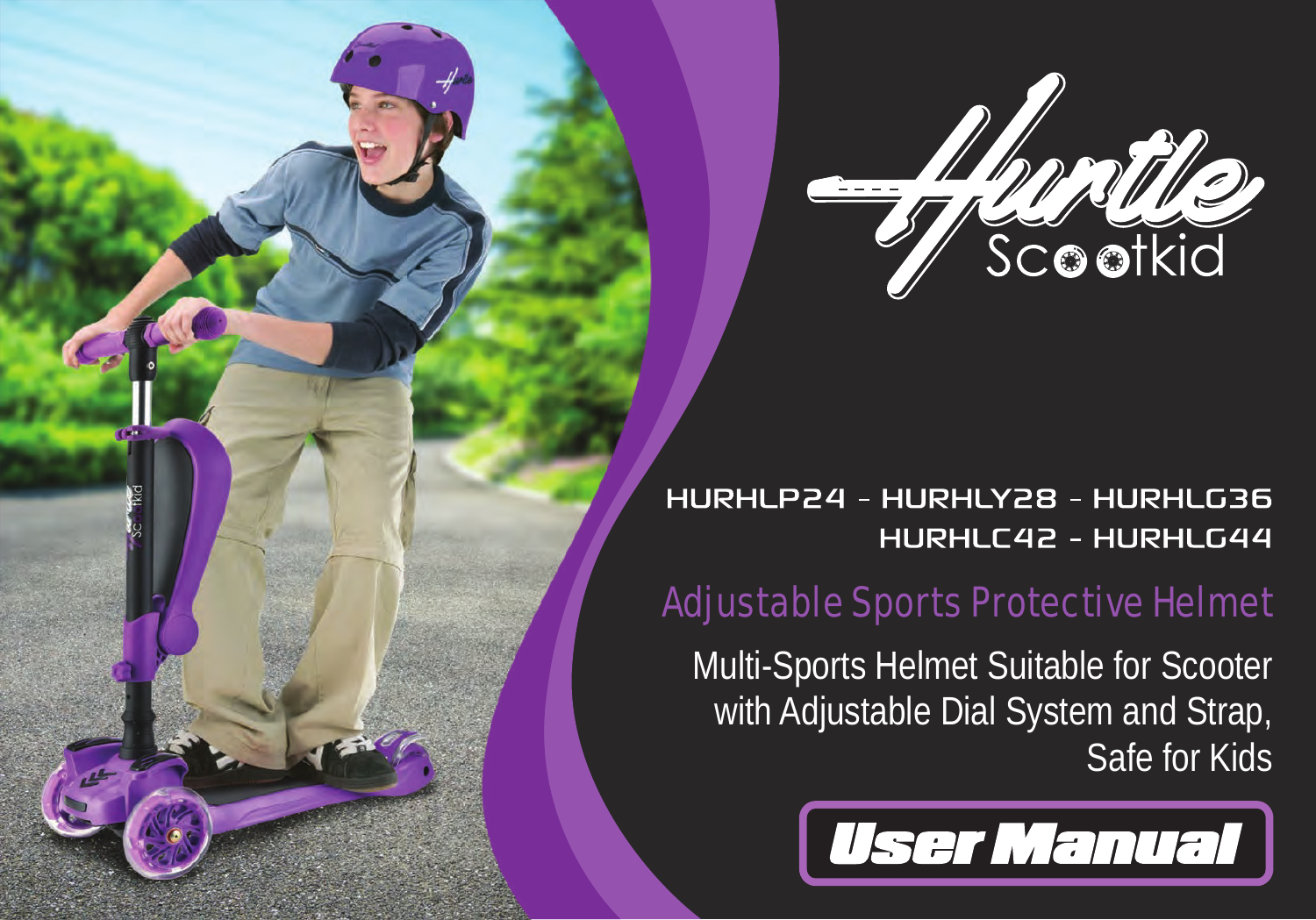

# **Questions? Issues?**

We are here to help! Phone: **(1) 718-535-1800** Email: **cs@hurtleusa.com**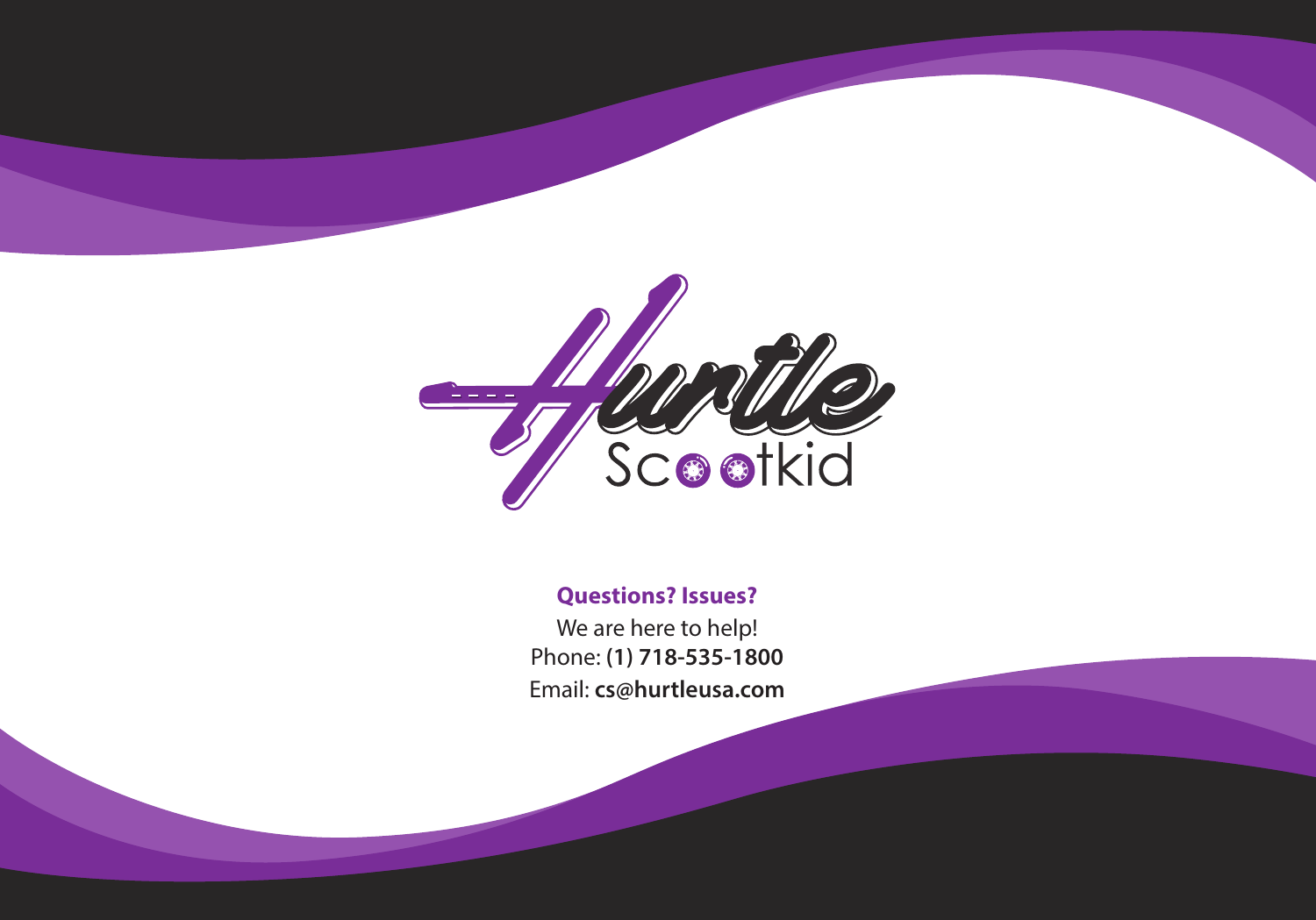# *GENERAL SAFETY USE AND CARE*

**A helmet can provide important protection if tted and worn correctly. A helmet must be correctly worn and maintained to provide protection. Carefully read and follow these instructions. Incorrect use or maintenance of your helmet could lead to serious injury or death.**

- No helmet can protect the wearer against all possible impacts.
- The helmet is designed to be retained by a strap under the lower jaw.
- To be effective, a helmet must fit and be worn correctly. To check for correct fit, place helmet on head and make any adjustments indicated. Securely fasten retention system. Grasp the helmet and try to rotate it to the front and rear. A correctly fitted helmet should be comfortable and should not move forward to obscure vision or rearward to expose the forehead.
- No attachments should be made to the helmet except those recommended by the helmet manufacturer.
- The helmet is designed to absorb shock by partial destruction of the shell and liner. This damage may not be visible. Therefore, if subjected to a severe blow, the helmet should be destroyed and replaced even if it appears undamaged.
- The helmet may be damaged and rendered ineffective by petroleum and petroleum products, cleaning agents, paints, adhesives and the like, without the damage being visible to the user.
- A helmet has a limited lifespan in use and should be replaced when it shows obvious signs of wear.
- This helmet should not be used by children while climbing or doing other activities where there is a risk of hanging or strangulation if the child gets trapped while wearing the helmet

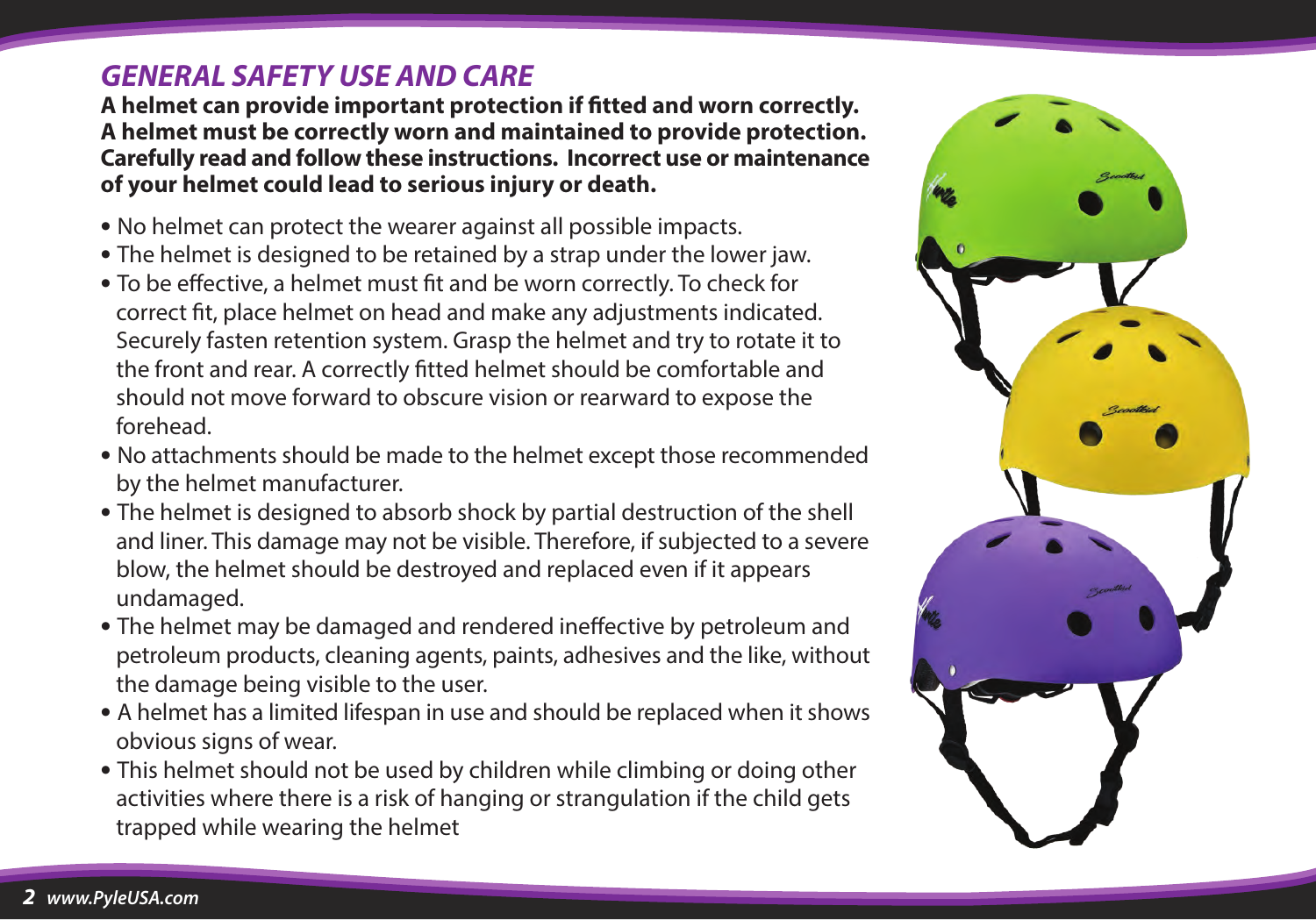#### *RIDE SAFELY*

No helmet can protect the wearer against all possible impacts. A severe impact, sharp object, improper use, or incorrect adjustment could cause conditions beyond the protection of the helmet.

#### *REPLACE AN OLD HELMET OR HELMET WITH DAMAGE*

The helmet has a limited lifespan and should be replaced when it shows obvious signs of wear. Helmet parts lose strength over time, so even if the helmet has not been impacted or damaged, replace it after 3 years.

#### *AVOID HEAT*

Do not expose your helmet to heat such as inside a car on a sunny day. Excessive heat can damage the liner or the shell, or even make them separate. Clean with mild soap and water only.

#### *USE ONLY FOR BICYCLE RIDING, SCOOTING AND SKATEBOARDING*

This helmet is designed for use in recreational bicycle riding, scooting and skateboarding. It does not offer the same protection as a helmet designed for use in rock climbing, skiing, motor sports or motor cycling. If you choose to do stunts or tricks, ride off-road or ride at high speeds, you should choose a helmet with more protection.

#### *PRECAUTIONS*

Anything between your head and the helmet can reduce the protection. A cap, scarf, or even some high-volume hairstyles might allow the helmet to move during impact. Barrettes, headphones, or anything else under your helmet can injure you if the helmet is impacted. Do not modify the helmet. No attachments should be made to the helmet except those recommended by the helmet manufacturer. This includes stickers or adhesive labels.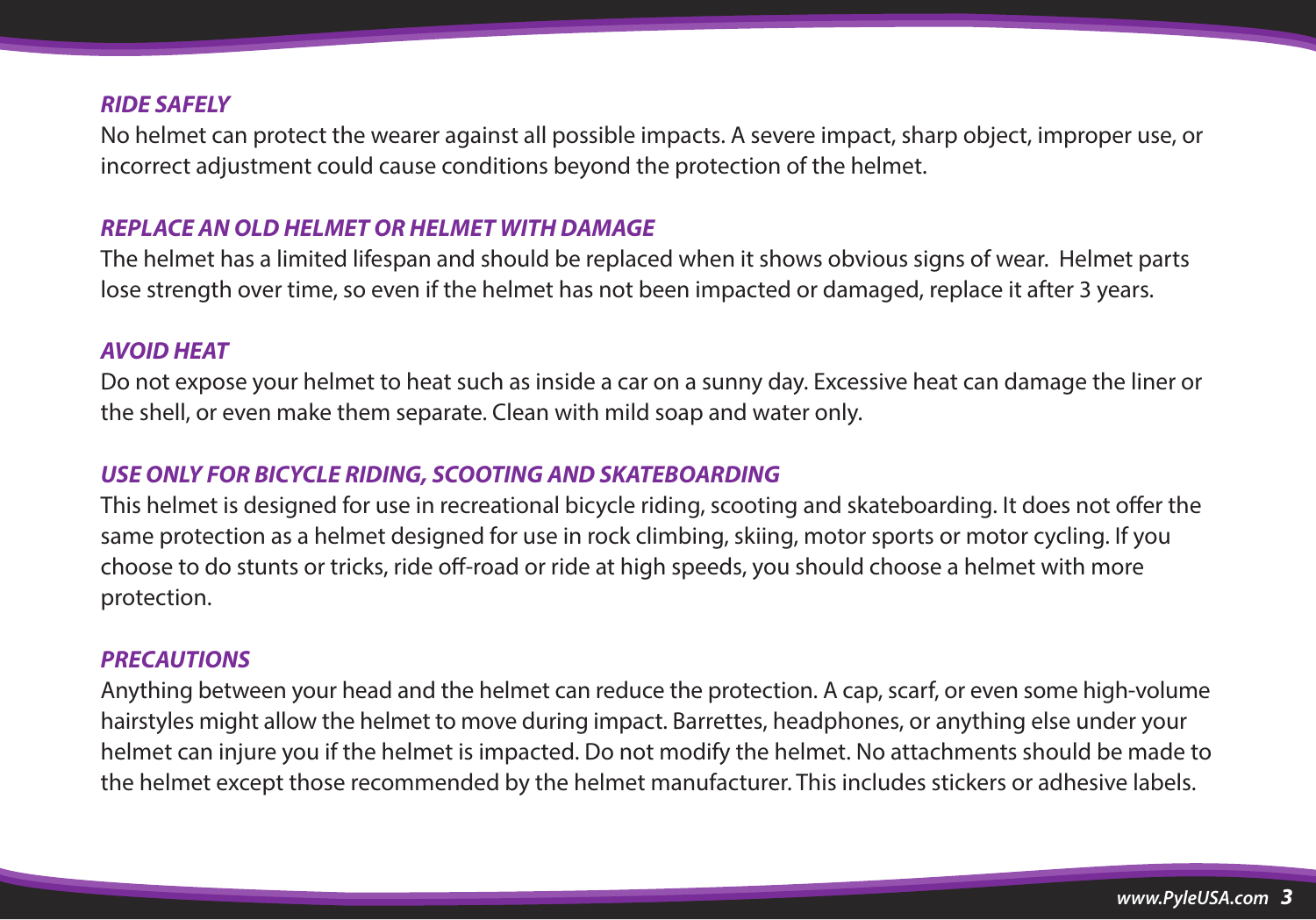# *INSTRUCTIONS FOR SIZING AND FITTING HELMET*

- 1. Fit padding to a firm but comfortable fit. Place on head.
- 2. Snap buckles (A) and (B) together and pull down on strap (C). To loosen strap, place thumb under buckle at point (F) and lift out of face.
- 3. Adjust straps through buckle (D) & E to achieve even tension on chin and nape straps.
- 4. Once all the adjustments have been made, check that the helmet will not rotate to the front or rear.



*For further information, please contact us at your aftersales-service email here or visit us on the web at www.PyleUSA.com*



**HURHLY28** 



HURHLG36



HURHLC42



**HURHLG44**